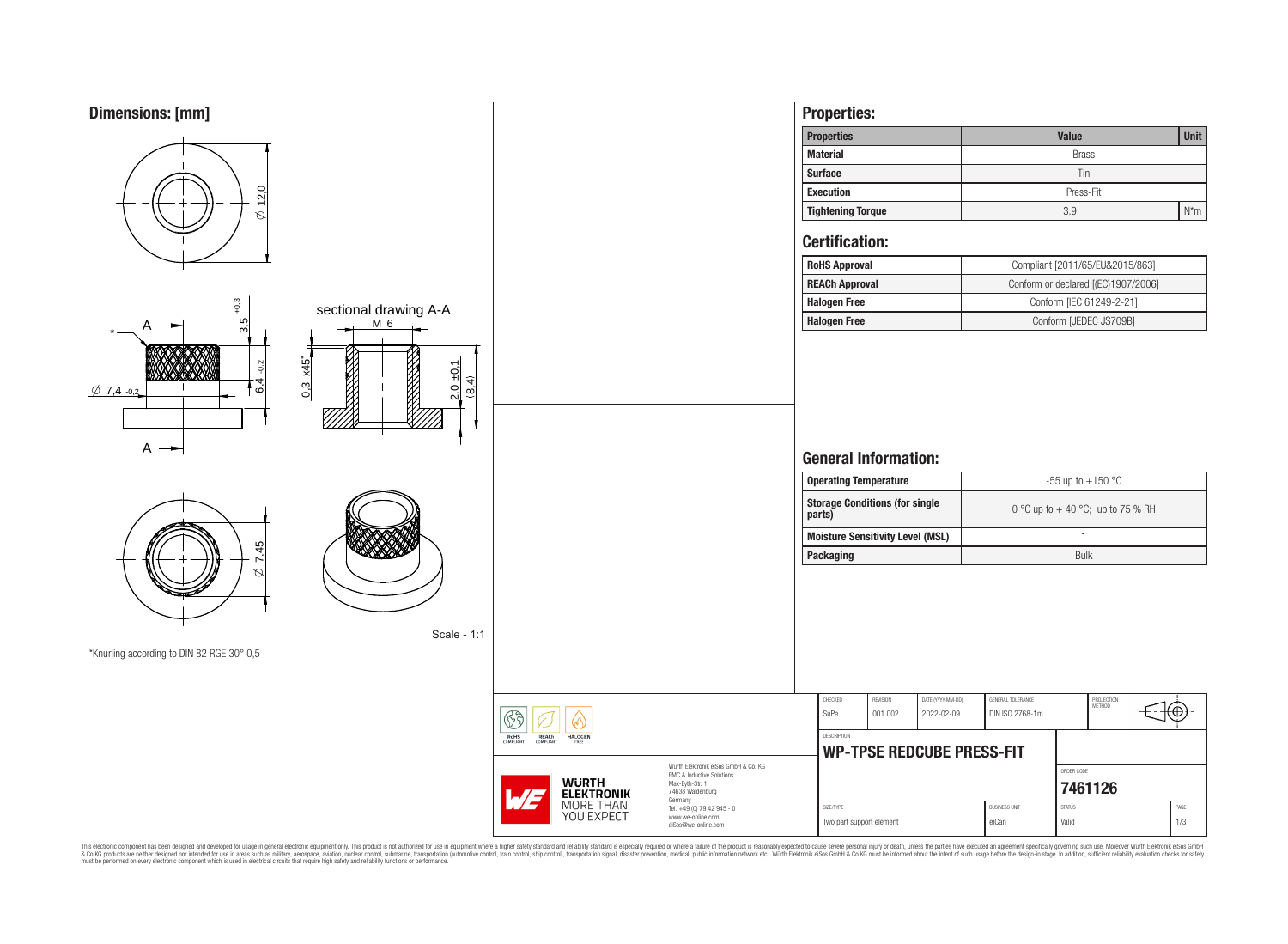# **Cautions and Warnings:**

# **The following conditions apply to all goods within the product series of REDCUBE Press-Fit of Würth Elektronik eiSos GmbH & Co. KG:**

#### **General:**

- This electromechanical component was designed and manufactured for use in general electronic equipment.
- Würth Elektronik must be asked for written approval (following the PPAP procedure) before incorporating the components into any equipment in fields such as military, aerospace, aviation, nuclear control, submarine, transportation (automotive control, train control, ship control), transportation signal, disaster prevention, medical, public information network, etc. where higher safety and reliability are especially required and/or if there is the possibility of direct damage or human injury.
- Electromechanical components that will be used in safety-critical or high-reliability applications, should be pre-evaluated by the customer.
- The component is designed and manufactured to be used within the datasheet specified values. If the usage and operation conditions specified in the datasheet are not met, the component may be damaged or dissolved.
- Do not drop or impact the components, the component may be damaged.
- The responsibility for the applicability of the customer specific products and use in a particular customer design is always within the authority of the customer.
- Würth Elektronik products are qualified according to international standards. Würth Elektronik does not warrant any customer qualified product characteristics beyond Würth Elektroniks' specifications, for its validity and sustainability over time.

### **Product Specific:**

### **Press-Fit Technology:**

Follow all instructions in the datasheet, especially:

- Drill-hole specifications.
- Wave and reflow soldering is not applicable.
- During press-fit process, PCB should be supported by matrix against bending.
- Chip formation due to material displacement is permitted.

### **Storage Conditions:**

- Products shall be used within the period of 12 months based on the day of shipment.
- Do not expose the components to direct sunlight.
- The storage conditions in the original packaging are defined according to DIN EN 61760-2.
- The storage conditions stated in the original packaging apply to the storage time and not to the transportation time of the components.

#### **Packaging:**

• The packaging specifications apply only to purchase orders comprising whole packaging units. If the ordered quantity exceeds or is lower than the specified packaging unit, packaging in accordance with the packaging specifications cannot be ensured.

### **Handling:**

- The maximum permissible torques must be complied with to prevent mechanical destruction. REDCUBE Press-Fit right angled versions have to be fixed and hold in position when the screw is tightened. Otherwise the PCB can be damaged.
- Blind hole thread: the dimension of the thread length in the drawing (page 1) defines the minimum screw-in depth of a screw.
- External thread: the dimension of the shaft length in the drawing (page 1) includes the thread run-out. The usable thread length is defined by DIN 76-1:2016-08 (Table 1, a1).

These cautions and warnings comply with the state of the scientific and technical knowledge and are believed to be accurate and reliable. However, no responsibility is assumed for inaccuracies or incompleteness.

| 63<br>60<br>RoHS<br><b>REACh</b><br><b>HALOGEN</b><br>COMPLIANT<br>FREE<br>COMPLIANT |                                                              |                                                                                                                                                                                               | CHECKED<br>SuPe                                        | REVISION<br>001.002 | DATE (YYYY-MM-DD)<br>2022-02-09 | GENERAL TOLERANCE<br>DIN ISO 2768-1m |                        | PROJECTION<br><b>METHOD</b> | ₩Ψ          |
|--------------------------------------------------------------------------------------|--------------------------------------------------------------|-----------------------------------------------------------------------------------------------------------------------------------------------------------------------------------------------|--------------------------------------------------------|---------------------|---------------------------------|--------------------------------------|------------------------|-----------------------------|-------------|
|                                                                                      |                                                              |                                                                                                                                                                                               | <b>DESCRIPTION</b><br><b>WP-TPSE REDCUBE PRESS-FIT</b> |                     |                                 |                                      |                        |                             |             |
| $\sqrt{47}$                                                                          | <b>WURTH</b><br><b>ELEKTRONIK</b><br>MORE THAN<br>YOU EXPECT | Würth Flektronik eiSos GmbH & Co. KG<br>FMC & Inductive Solutions<br>Max-Eyth-Str. 1<br>74638 Waldenburg<br>Germany<br>Tel. +49 (0) 79 42 945 - 0<br>www.we-online.com<br>eiSos@we-online.com |                                                        |                     |                                 |                                      | ORDER CODE             | 7461126                     |             |
|                                                                                      |                                                              |                                                                                                                                                                                               | SIZE/TYPE<br>Two part support element                  |                     |                                 | <b>BUSINESS UNIT</b><br>eiCan        | <b>STATUS</b><br>Valid |                             | PAGE<br>2/3 |

This electronic component has been designed and developed for usage in general electronic equipment only. This product is not authorized for use in equipment where a higher safety standard and reliability standard si espec & Ook product a label and the membed of the seasuch as marked and as which such a membed and the such assume that income in the seasuch and the simulation and the such assume that include to the such a membed and the such